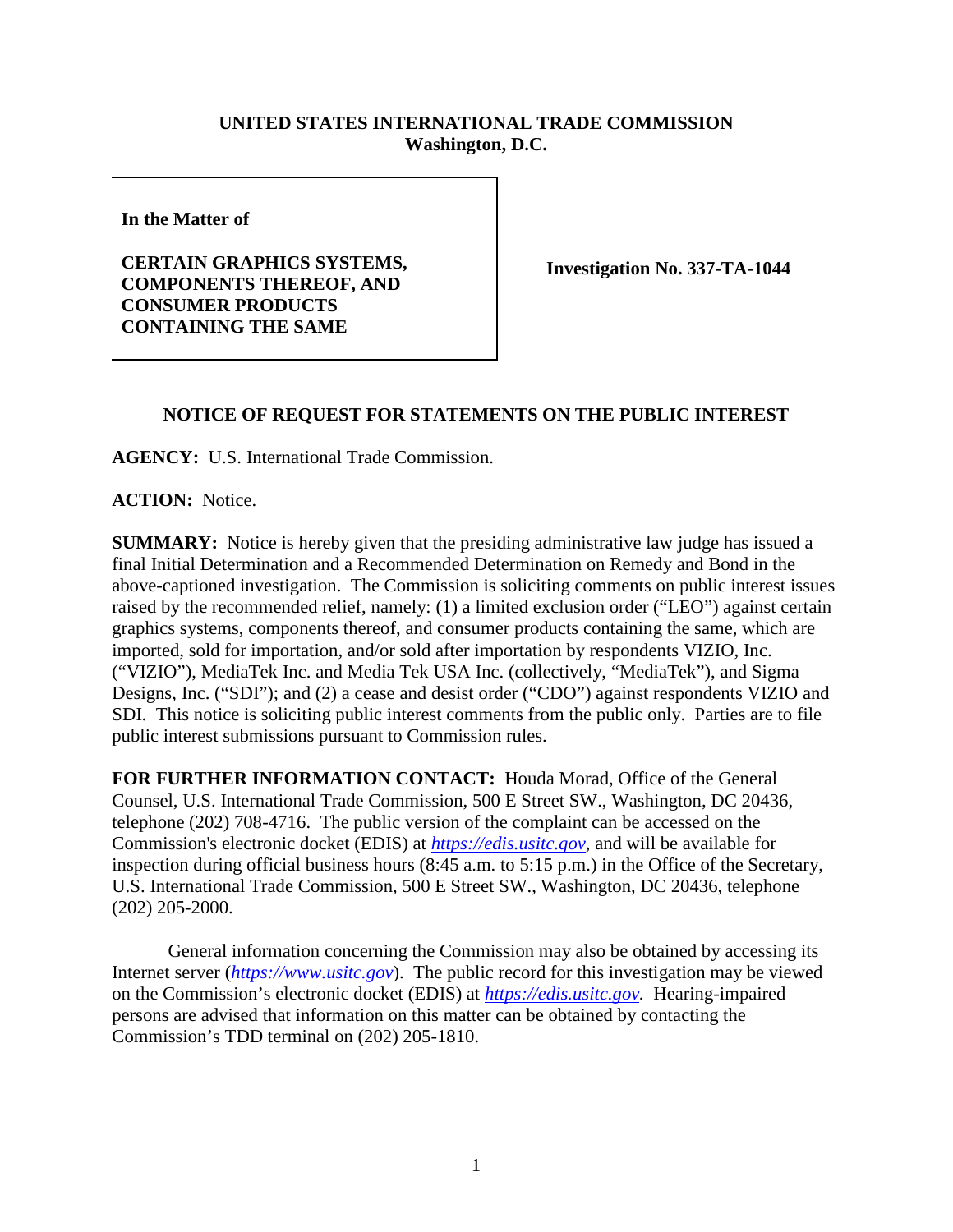**SUPPLEMENTARY INFORMATION:** Section 337 of the Tariff Act of 1930 provides that if the Commission finds a violation it shall exclude the articles concerned from the United States:

> unless, after considering the effect of such exclusion upon the public health and welfare, competitive conditions in the United States economy, the production of like or directly competitive articles in the United States, and United States consumers, it finds that such articles should not be excluded from entry.

19 U.S.C. 1337(d)(1). A similar provision applies to cease and desist orders. 19 U.S.C.  $1337(f)(1)$ .

The Commission is interested in further development of the record on the public interest in these investigations. Accordingly, parties are to file public interest submissions pursuant to pursuant to 19 CFR 210.50(a)(4). In addition, members of the public are hereby invited to file submissions of no more than five (5) pages, inclusive of attachments, concerning the public interest in light of the administrative law judge's Recommended Determination on Remedy and Bond issued in this investigation on April 13, 2018. Comments should address whether issuance of the LEO and CDO in this investigation, should the Commission find a violation, would affect the public health and welfare in the United States, competitive conditions in the United States economy, the production of like or directly competitive articles in the United States, or United States consumers.

In particular, the Commission is interested in comments that:

- (i) explain how the articles potentially subject to the recommended orders are used in the United States;
- (ii) identify any public health, safety, or welfare concerns in the United States relating to the recommended orders;
- (iii) identify like or directly competitive articles that complainants, their licensees, or third parties make in the United States which could replace the subject articles if they were to be excluded;
- (iv) indicate whether complainants, complainants' licensees, and/or third party suppliers have the capacity to replace the volume of articles potentially subject to the recommended exclusion order and/or a cease and desist order within a commercially reasonable time; and
- (v) explain how the LEO and CDO would impact consumers in the United States.

Written submissions from the public must be filed no later than close of business on Friday, May 18, 2018.